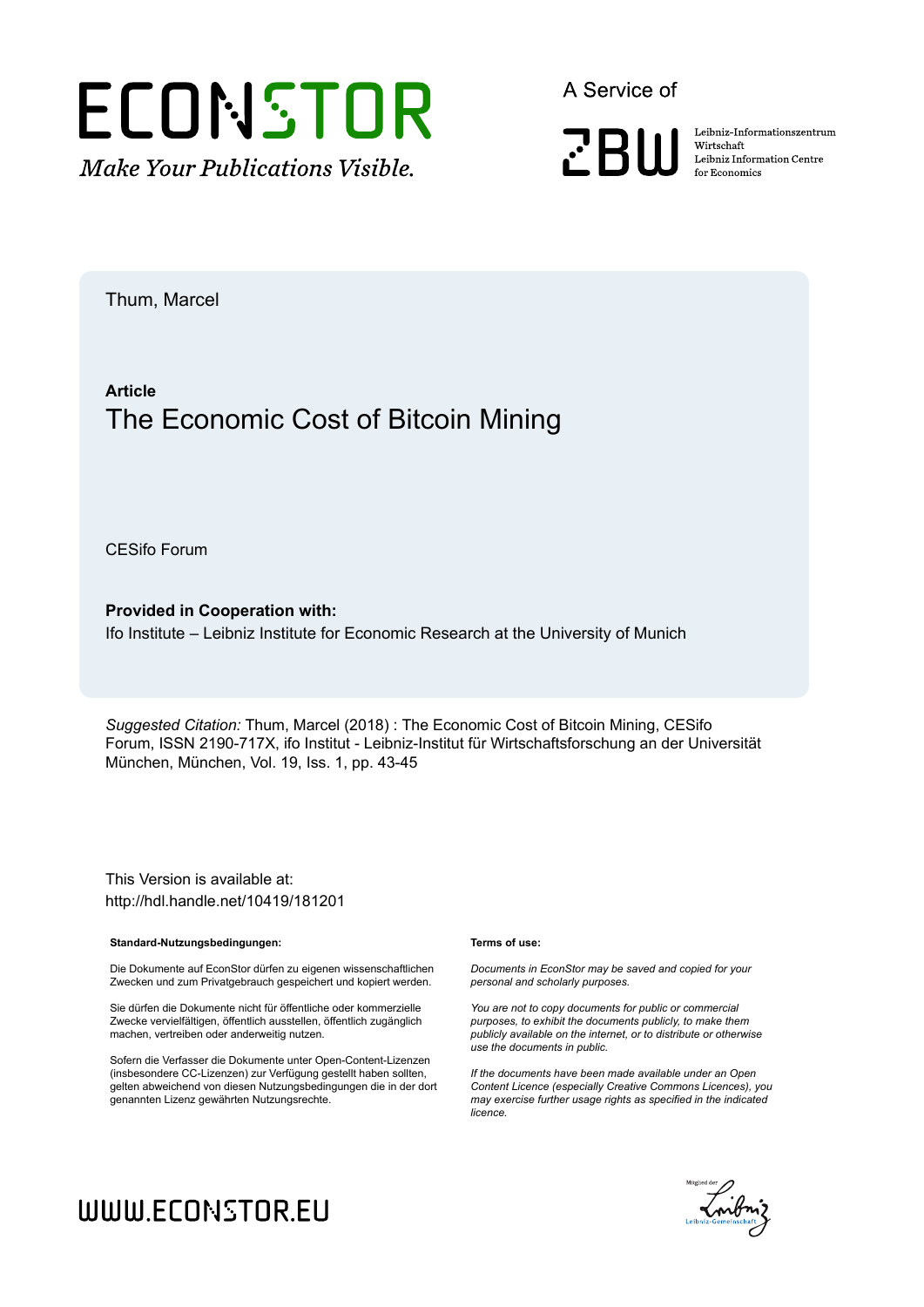## Marcel Thum

# **The Economic Cost of Bitcoin Mining**

Until recently, Bitcoins were mostly a topic for computer nerds. This has changed dramatically. Nowadays, Bitcoins and other crypto currencies are widely discussed as part of general payment systems and as speculative investments. The economic literature on crypto currencies has grown substantially. Yermack (2013), for instance, investigates the extent to which Bitcoins fulfill the usual criteria of monetary currencies. Another important research topic is the need for the regulation of crypto currencies (ifo Schnelldienst 2017). The exponential growth and subsequent crash of Bitcoin prices has led to greater debate over speculative bubbles in crypto currencies. However, the social costs of crypto currencies have been largely neglected in the academic and public debate. Some proponents of crypto currencies still paint an idyllic scene of a decentralized currency created by 'volunteers' as if Bitcoin mining was done for the common good only. Nothing could be more misleading. While central banks can create cash at almost no cost – printing a bank note uses up very few resources – this is not true of a virtual currency like Bitcoins. Although Bitcoins have only been in existence for a few years, they have cost society over 5 billion US dollars.

To understand their social cost, a brief and admittedly sketchy description of the process of Bitcoin mining might be helpful.**<sup>1</sup>** In the following, all aspects regarding the trading of Bitcoins – for purposes of payment or speculation – are completely

ignored, as the social costs of crypto currencies are generated in the mining process, i.e. in the production of new Bitcoins. How do new Bitcoins enter the world? Ultimately Bitcoins are just a text file or a chain of linked text files. Every transfer of a Bitcoin from one person to another is irrevocably written into this text file ('blockchain'). To safeguard the text file against manipulation, a checksum ('hash') has to be generated. Calculating this

**<sup>1</sup>** A more detailed description can be found in Velde (2013) and Kroll *et al*. (2013), where topics like the security of crypto currencies and fraud are also discussed.

checksum is a complex task requiring significant computing resources. Nowadays thousands of highly specialized server farms, distributed across the world, compete to be the first to come up with the next valid checksum. The Bitcoin system is designed in a way that the complexity of calculating the checksum increases when the global computing capacity increases. On average, the blockchain is amended every ten minutes; hence, Bitcoin miners around the globe have to generate six new checksums per hour.**<sup>2</sup>**

What are the incentives for miners – i.e. all those who try to find a new checksum – to invest time, energy and capital (high-powered server farms) into this stochastic search process? The first miner, who succeeds in generating a new valid checksum and therefore in amending the blockchain, is remunerated with Bitcoins. All other miners who also invested resources in the search for the new checksum go away empty-handed. The remuneration of successful miners falls over time. For the first 210,000 blocks the remuneration was 50 Bitcoins per new block, then it fell to 25 Bitcoins per block for the next 210,000 blocks and so on. Whenever 210,000 blocks have been added, the remuneration is halved.

The social costs of global Bitcoin mining can be estimated by employing standard economic theory. The competitive process among the miners resembles a rent-seeking contest.<sup>3</sup> In a rent-seeking contest, all competitors have to invest real resources to stand a chance of obtaining a prize. (In standard market competition, by contrast, only those firms who stay in business have to incur costs in production.) Ultimately, rent seeking is a wasteful process as the efforts made by the losing parties were in vain. Tullock's model of rent seeking shows that total efforts increase with the number of competitors and that – with free entry – the

**<sup>2</sup>** The checksum for the new blockchain will only be valid if the checksum is under a certain threshold. This threshold is regularly adjusted so that – given the global computing capacity of all Bitcoin miners – six blocks are added per hour on average.

**<sup>3</sup>** The seminal paper is Tullock (1967). For a survey of rent seeking, see Nitzan (1994).



Source: https://blockchain.info. © ifo Institute

Figure 1



Marcel Thum ifo Institute and Technical University Dresden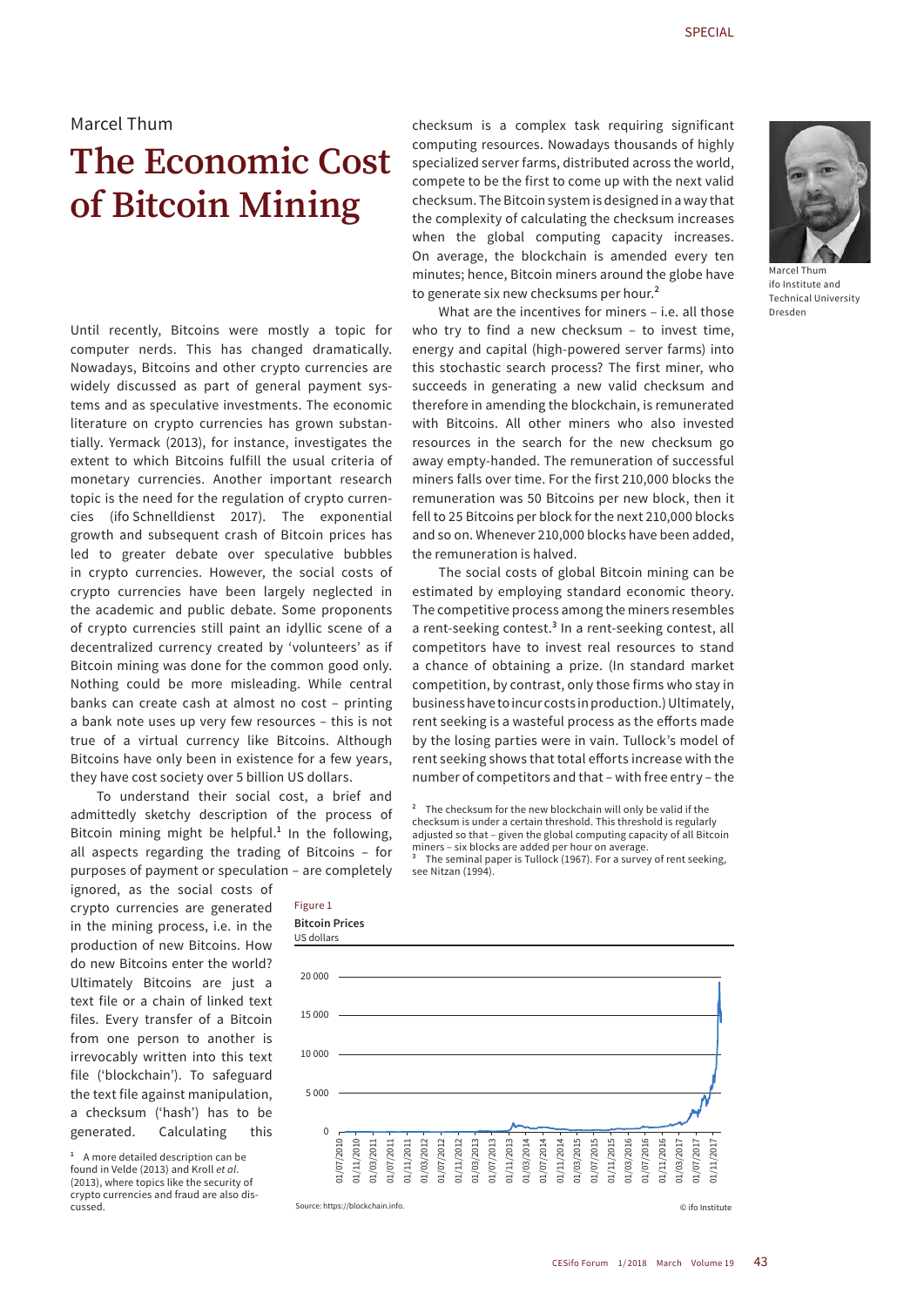|         | Present Value Costs of Bitcoin Mining (in billions of US dollars) |  |
|---------|-------------------------------------------------------------------|--|
| Table 1 |                                                                   |  |

| Discount factor                    | 2%    | 4%    | 6%    |  |
|------------------------------------|-------|-------|-------|--|
| Present value of mining costs      | 5.123 | 5.267 | 5.417 |  |
| Source: Author's own calculations. |       |       |       |  |

total expenditure equals the prize. The prize, which the miners are competing for, is the current value of the Bitcoins that are paid out as remuneration for the successful discovery of a new checksum. The Tullock model implies that the costs of Bitcoin mining can be approximated through the value of newly minted Bitcoins. Whatever the development of Bitcoin prices, at each point in time the costs of mining correspond to the value of new Bitcoins, which are paid out as remuneration for successful mining. Each single miner can try to reduce his or her costs, for example, by locating the server farms in regions with low energy costs like Iceland. However, this does not affect the overall outcome, as lower energy costs are completely offset by additional computer operations and the entry of new competitors. (A sketch of the formal model is provided in the Box 1.)

To establish the total costs of Bitcoin mining, we calculate the value of newly minted Bitcoins for each day. This value is obtained by multiplying the daily Bitcoin price (in US dollars) with the number of newly minted Bitcoins. Figure 1 shows the price development of Bitcoins

since August 2010. The Bitcoin system was already in place in January 2009. Consistent price data, however, are not available for the initial phase of Bitcoin trading.**<sup>4</sup>** For days without quotes, the last available price is held constant. Figure 1 shows that the Bitcoin price remained fairly low for a long time and did not start to increase significantly until mid-2016.

As mentioned earlier, miners received 50 Bitcoins for each new block for the first 210,000 blocks that were added to the blockchain. On 28 November 2012, the remuneration fell to 25 Bitcoins. As of 10 July 2016, only 12.5 Bitcoins are paid for the first valid checksum of a new block. Combining remuneration and Bitcoin prices allows us to calculate the value of newly minted Bitcoins for each day up to 31 December

**<sup>4</sup>** Due to the low Bitcoin prices in the first years of its existence, the starting date for the calculations is almost irrelevant to the outcome.

Box 1

The remuneration of a miner who is successful at time *t* amounts to *R(t)* Bitcoins. At time *t*, this remuneration has a market value of p(t) ∙ R(t) where *p* is the Bitcoin price in US dollars. The efforts of a single miner can be expressed by the number of computer operations, with which the miner tries to win the race for the first valid checksum. Let  $m_i$  be the number of computer operations of miner *i* in a given period. The probability of successful mining can then be written as  $\frac{m_i}{m_i + \sum_{j \neq i} m_j}$  where  $\sum_{j \neq i} m_j$  is the total effort of all other miners. The expected profit of miner *i* is

(1) 
$$
E\pi_i = \frac{m_i}{m_i + \sum_{j \neq i} m_j} \cdot p \cdot R - c \cdot m_i - C
$$

where *c* stands for the variable cost per computer operation (e.g. energy cost) and *C* for the fixed cost of mining. Maximising miner *i*'s profit for a given effort of all other miners yields

$$
(2) \quad \frac{\partial E\pi_i}{\partial m_i} = \frac{\sum_{j\neq i} m_j}{(m_i + \sum_{j\neq i} m_j)^2} \cdot p \cdot R - c = 0
$$

With a total number of *n* miners in the market, each miner exerts an effort of

$$
(3) \qquad m_i^* = \frac{n-1}{n^2} \cdot \frac{p \cdot R}{c}
$$

in the symmetric equilibrium ( $m_{_i}$  =  $m_{_j}$ ). Hence, the expected profit of a representative miner can be written as

$$
(4) \qquad E\pi_i^* = \frac{p \cdot R}{n^2} - C
$$

With free market entry, miners should enter up to the point where all profits are dissipated  $(E\pi_i^*=0)$ . The number of miners amounts to

$$
(5) \qquad n^* = \sqrt{\frac{p \cdot R}{C}}
$$

It increases in the remuneration and decreases with the fixed cost. The key point here is that as each miner earns zero profits in expectation, the costs of mining have to match the value of newly minted Bitcoins at each point in time.